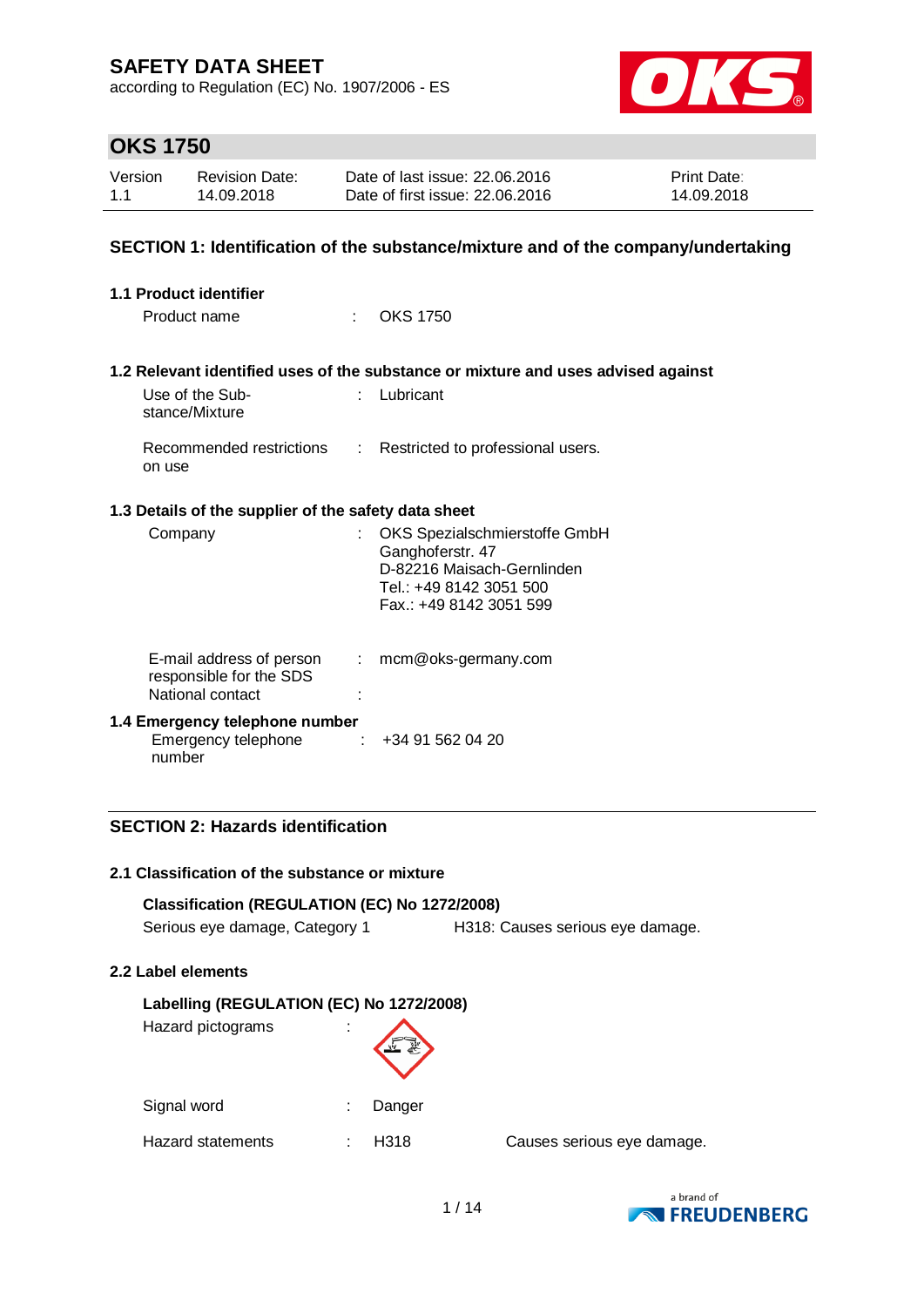according to Regulation (EC) No. 1907/2006 - ES



# **OKS 1750**

| Version<br>1.1 | <b>Revision Date:</b><br>14.09.2018 | Date of last issue: 22.06.2016<br>Date of first issue: 22.06.2016 |                                                                                                                                                                                                                                                         | Print Date:<br>14.09.2018 |
|----------------|-------------------------------------|-------------------------------------------------------------------|---------------------------------------------------------------------------------------------------------------------------------------------------------------------------------------------------------------------------------------------------------|---------------------------|
|                | Precautionary statements            | <b>Prevention:</b><br>P <sub>280</sub><br>Response:               | Wear eye protection/face protection.<br>P305 + P351 + P338 + P310 IF IN EYES: Rinse cautiously<br>with water for several minutes. Remove<br>contact lenses, if present and easy to do.<br>Continue rinsing. Immediately call a<br>POISON CENTER/doctor. |                           |

Hazardous components which must be listed on the label:

Poly(oxy-1,2-ethanediyl), alpha-isodecyl-omega-hydroxy-

### **2.3 Other hazards**

This substance/mixture contains no components considered to be either persistent, bioaccumulative and toxic (PBT), or very persistent and very bioaccumulative (vPvB) at levels of 0.1% or higher.

### **SECTION 3: Composition/information on ingredients**

#### **3.2 Mixtures**

Chemical nature : Aqueous emulsion Wax

#### **Hazardous components**

| Chemical name                                                          | CAS-No.<br>EC-No.<br>Index-No.<br><b>Registration number</b> | Classification                       | Concentration<br>limits<br>M-Factor<br><b>Notes</b> | Concentration<br>(% w/w) |
|------------------------------------------------------------------------|--------------------------------------------------------------|--------------------------------------|-----------------------------------------------------|--------------------------|
| $Poly($ oxy-1,2-<br>ethanediyl), alpha-<br>isodecyl-omega-<br>hydroxy- | 61827-42-7                                                   | Acute Tox.4; H302<br>Eye Dam.1; H318 |                                                     | $>= 3 - 10$              |

For explanation of abbreviations see section 16.

### **SECTION 4: First aid measures**

#### **4.1 Description of first aid measures**

If inhaled : Remove person to fresh air. If signs/symptoms continue, get medical attention. Keep patient warm and at rest. If unconscious, place in recovery position and seek medical advice.

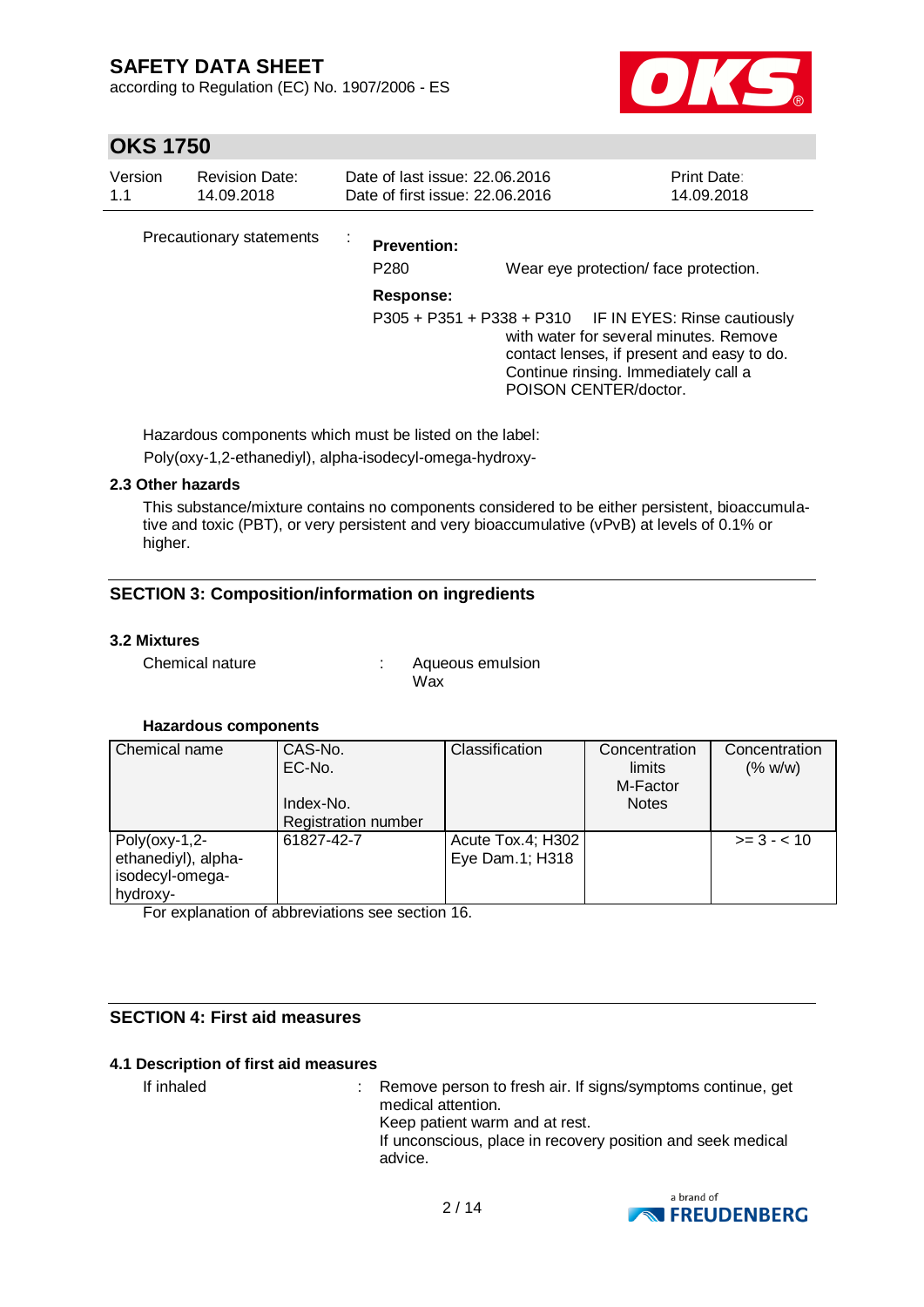according to Regulation (EC) No. 1907/2006 - ES



# **OKS 1750**

| Version<br>1.1         | <b>Revision Date:</b><br>14.09.2018 |                       | Date of last issue: 22.06.2016<br>Date of first issue: 22.06.2016                                                                                                                                                                                          | Print Date:<br>14.09.2018 |  |  |
|------------------------|-------------------------------------|-----------------------|------------------------------------------------------------------------------------------------------------------------------------------------------------------------------------------------------------------------------------------------------------|---------------------------|--|--|
|                        |                                     |                       | Keep respiratory tract clear.<br>If breathing is irregular or stopped, administer artificial respira-<br>tion.                                                                                                                                             |                           |  |  |
|                        | In case of skin contact             | $\mathbb{Z}^{\times}$ | Take off all contaminated clothing immediately.<br>Wash off immediately with soap and plenty of water.<br>Get medical attention immediately if irritation develops and<br>persists.<br>Wash clothing before reuse.<br>Thoroughly clean shoes before reuse. |                           |  |  |
| In case of eye contact |                                     |                       | Rinse immediately with plenty of water, also under the eyelids,<br>for at least 10 minutes.<br>Get medical attention immediately.                                                                                                                          |                           |  |  |
| If swallowed           |                                     |                       | Move the victim to fresh air.<br>If unconscious, place in recovery position and seek medical<br>advice.<br>Keep respiratory tract clear.<br>Do NOT induce vomiting.<br>Rinse mouth with water.<br>Never give anything by mouth to an unconscious person.   |                           |  |  |
|                        |                                     |                       | 4.2 Most important symptoms and effects, both acute and delayed                                                                                                                                                                                            |                           |  |  |
|                        | Symptoms                            |                       | No information available.                                                                                                                                                                                                                                  |                           |  |  |

Risks : None known.

### **4.3 Indication of any immediate medical attention and special treatment needed**

Treatment : No information available.

### **SECTION 5: Firefighting measures**

#### **5.1 Extinguishing media**

| Suitable extinguishing media      | Use water spray, alcohol-resistant foam, dry chemical or car-<br>bon dioxide. |
|-----------------------------------|-------------------------------------------------------------------------------|
| Unsuitable extinguishing<br>media | : High volume water jet                                                       |

#### **5.2 Special hazards arising from the substance or mixture**

| Specific hazards during fire- | Fire may cause evolution of: |
|-------------------------------|------------------------------|
| fighting                      | Carbon oxides                |

### **5.3 Advice for firefighters**

| Special protective equipment | In the event of fire, wear self-contained breathing apparatus. |
|------------------------------|----------------------------------------------------------------|
| for firefighters             | Use personal protective equipment. In the case of respirable   |

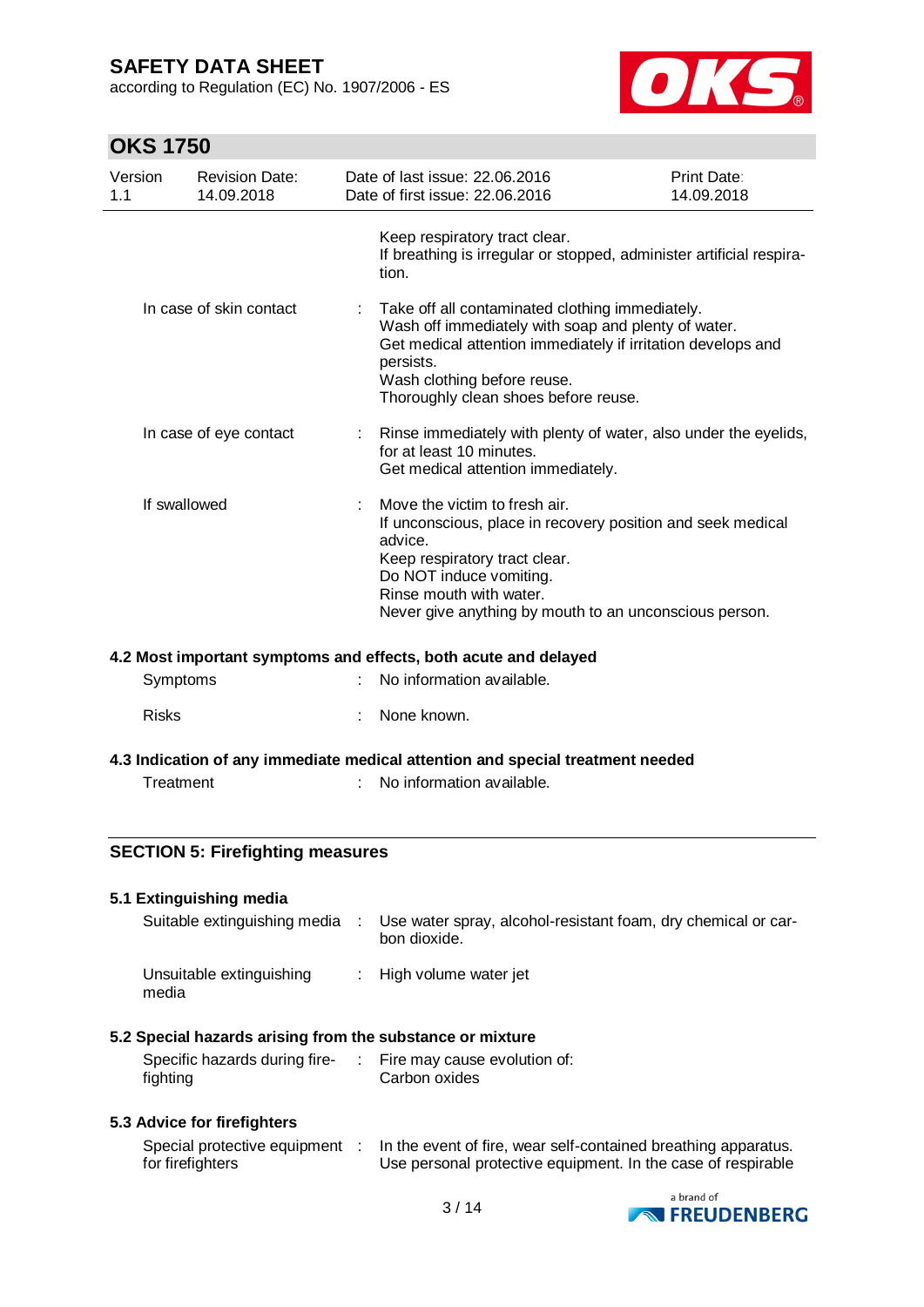according to Regulation (EC) No. 1907/2006 - ES



# **OKS 1750**

| Version<br>1.1 | <b>Revision Date:</b><br>14.09.2018 | Date of last issue: 22.06.2016<br>Date of first issue: 22.06.2016                                                              | Print Date:<br>14.09.2018 |
|----------------|-------------------------------------|--------------------------------------------------------------------------------------------------------------------------------|---------------------------|
|                |                                     | dust and/or fumes, use self-contained breathing apparatus.<br>Exposure to decomposition products may be a hazard to<br>health. |                           |
|                | Further information                 | Standard procedure for chemical fires.                                                                                         |                           |

### **SECTION 6: Accidental release measures**

|                               | 6.1 Personal precautions, protective equipment and emergency procedures                                                                                                                                                |
|-------------------------------|------------------------------------------------------------------------------------------------------------------------------------------------------------------------------------------------------------------------|
| Personal precautions          | : Evacuate personnel to safe areas.<br>Use personal protective equipment.<br>Ensure adequate ventilation.<br>Do not breathe vapours or spray mist.<br>Refer to protective measures listed in sections 7 and 8.         |
| 6.2 Environmental precautions |                                                                                                                                                                                                                        |
| Environmental precautions     | Try to prevent the material from entering drains or water<br>courses.<br>Prevent further leakage or spillage if safe to do so.<br>Local authorities should be advised if significant spillages<br>cannot be contained. |

#### **6.3 Methods and material for containment and cleaning up**

| Methods for cleaning up | : Contain spillage, and then collect with non-combustible ab-<br>sorbent material, (e.g. sand, earth, diatomaceous earth, ver- |
|-------------------------|--------------------------------------------------------------------------------------------------------------------------------|
|                         | miculite) and place in container for disposal according to local<br>/ national regulations (see section 13).                   |

#### **6.4 Reference to other sections**

For personal protection see section 8.

### **SECTION 7: Handling and storage**

### **7.1 Precautions for safe handling**

| Advice on safe handling |  | Do not breathe vapours or spray mist.<br>Avoid contact with skin and eyes.<br>For personal protection see section 8.<br>Smoking, eating and drinking should be prohibited in the ap-<br>plication area.<br>Wash hands and face before breaks and immediately after<br>handling the product.<br>Do not get in eyes or mouth or on skin.<br>Do not get on skin or clothing.<br>Do not ingest.<br>Do not repack.<br>Do not re-use empty containers. |
|-------------------------|--|--------------------------------------------------------------------------------------------------------------------------------------------------------------------------------------------------------------------------------------------------------------------------------------------------------------------------------------------------------------------------------------------------------------------------------------------------|
|-------------------------|--|--------------------------------------------------------------------------------------------------------------------------------------------------------------------------------------------------------------------------------------------------------------------------------------------------------------------------------------------------------------------------------------------------------------------------------------------------|

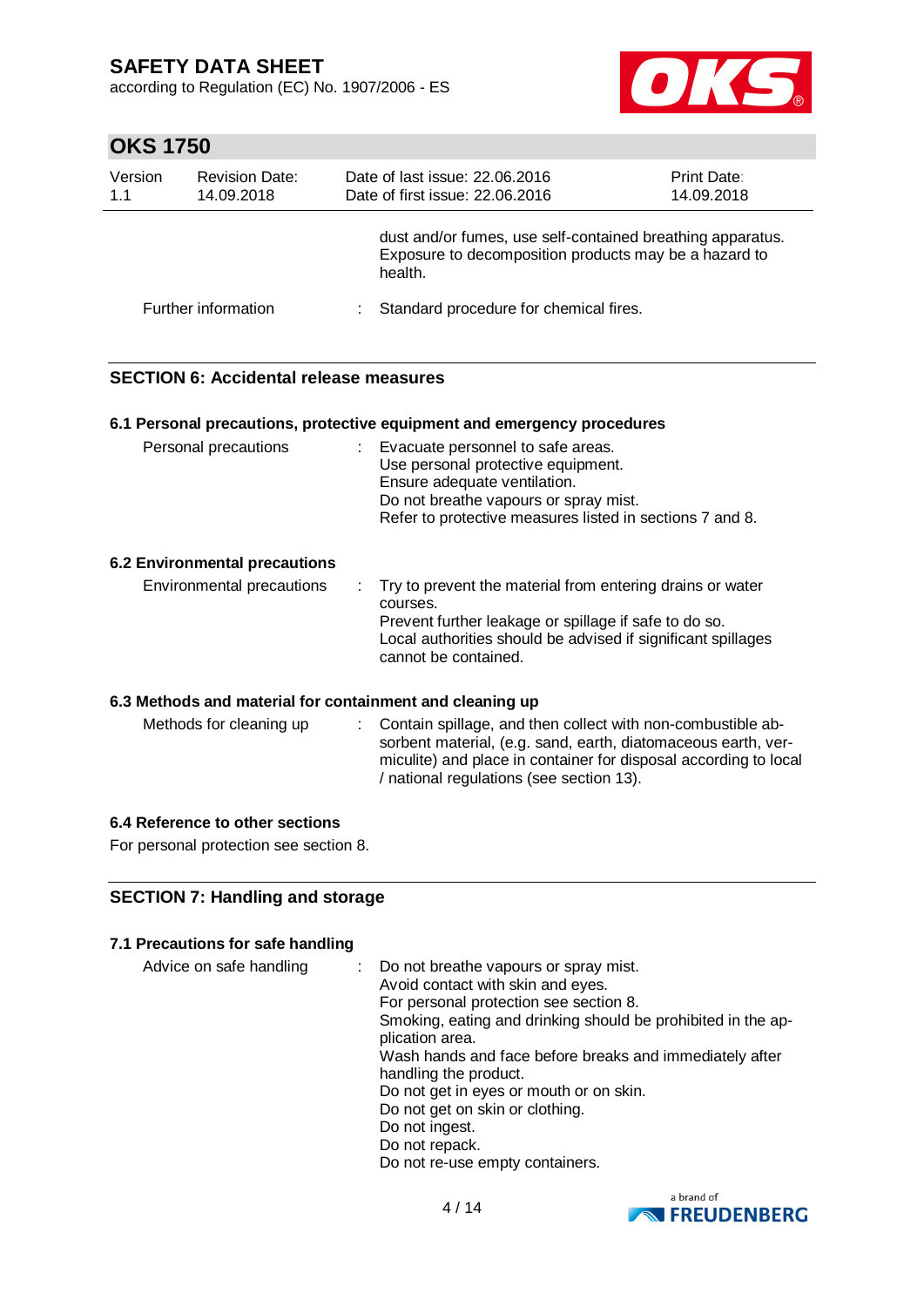according to Regulation (EC) No. 1907/2006 - ES



# **OKS 1750**

| Version<br>1.1 | <b>Revision Date:</b><br>14.09.2018              |    | Date of last issue: 22.06.2016<br>Date of first issue: 22.06.2016                                                                                                                                                                                                                                                              | <b>Print Date:</b><br>14.09.2018 |
|----------------|--------------------------------------------------|----|--------------------------------------------------------------------------------------------------------------------------------------------------------------------------------------------------------------------------------------------------------------------------------------------------------------------------------|----------------------------------|
|                |                                                  |    | These safety instructions also apply to empty packaging which<br>may still contain product residues.<br>Keep container closed when not in use.                                                                                                                                                                                 |                                  |
|                | Hygiene measures                                 |    | : Wash face, hands and any exposed skin thoroughly after<br>handling.                                                                                                                                                                                                                                                          |                                  |
|                |                                                  |    | 7.2 Conditions for safe storage, including any incompatibilities                                                                                                                                                                                                                                                               |                                  |
|                | Requirements for storage<br>areas and containers | ÷. | Store in original container. Keep container closed when not in<br>use. Keep in a dry, cool and well-ventilated place. Containers<br>which are opened must be carefully resealed and kept upright<br>to prevent leakage. Store in accordance with the particular<br>national regulations. Keep in properly labelled containers. |                                  |
|                | 7.3 Specific end use(s)                          |    |                                                                                                                                                                                                                                                                                                                                |                                  |
|                | Specific use(s)                                  |    | Consult the technical guidelines for the use of this sub-<br>stance/mixture.                                                                                                                                                                                                                                                   |                                  |

### **SECTION 8: Exposure controls/personal protection**

#### **8.1 Control parameters**

Contains no substances with occupational exposure limit values.

### **8.2 Exposure controls**

| <b>Engineering measures</b><br>Local exhaust    |                                                                                                                                                                                                                                                                                                                                                                        |  |  |  |  |  |
|-------------------------------------------------|------------------------------------------------------------------------------------------------------------------------------------------------------------------------------------------------------------------------------------------------------------------------------------------------------------------------------------------------------------------------|--|--|--|--|--|
| Personal protective equipment                   |                                                                                                                                                                                                                                                                                                                                                                        |  |  |  |  |  |
| Eye protection                                  | Safety glasses with side-shields conforming to EN166                                                                                                                                                                                                                                                                                                                   |  |  |  |  |  |
| Hand protection<br>Material<br>Protective index | Nitrile rubber<br>$\therefore$ Class 1                                                                                                                                                                                                                                                                                                                                 |  |  |  |  |  |
| Remarks                                         | For prolonged or repeated contact use protective gloves. The<br>selected protective gloves have to satisfy the specifications of<br>EU Directive 89/686/EEC and the standard EN 374 derived<br>from it. The break through time depends amongst other<br>things on the material, the thickness and the type of glove<br>and therefore has to be measured for each case. |  |  |  |  |  |
| Respiratory protection                          | Not required; except in case of aerosol formation.                                                                                                                                                                                                                                                                                                                     |  |  |  |  |  |
| Filter type                                     | Filter type A-P                                                                                                                                                                                                                                                                                                                                                        |  |  |  |  |  |
| Protective measures                             | The type of protective equipment must be selected according<br>to the concentration and amount of the dangerous substance<br>at the specific workplace.                                                                                                                                                                                                                |  |  |  |  |  |

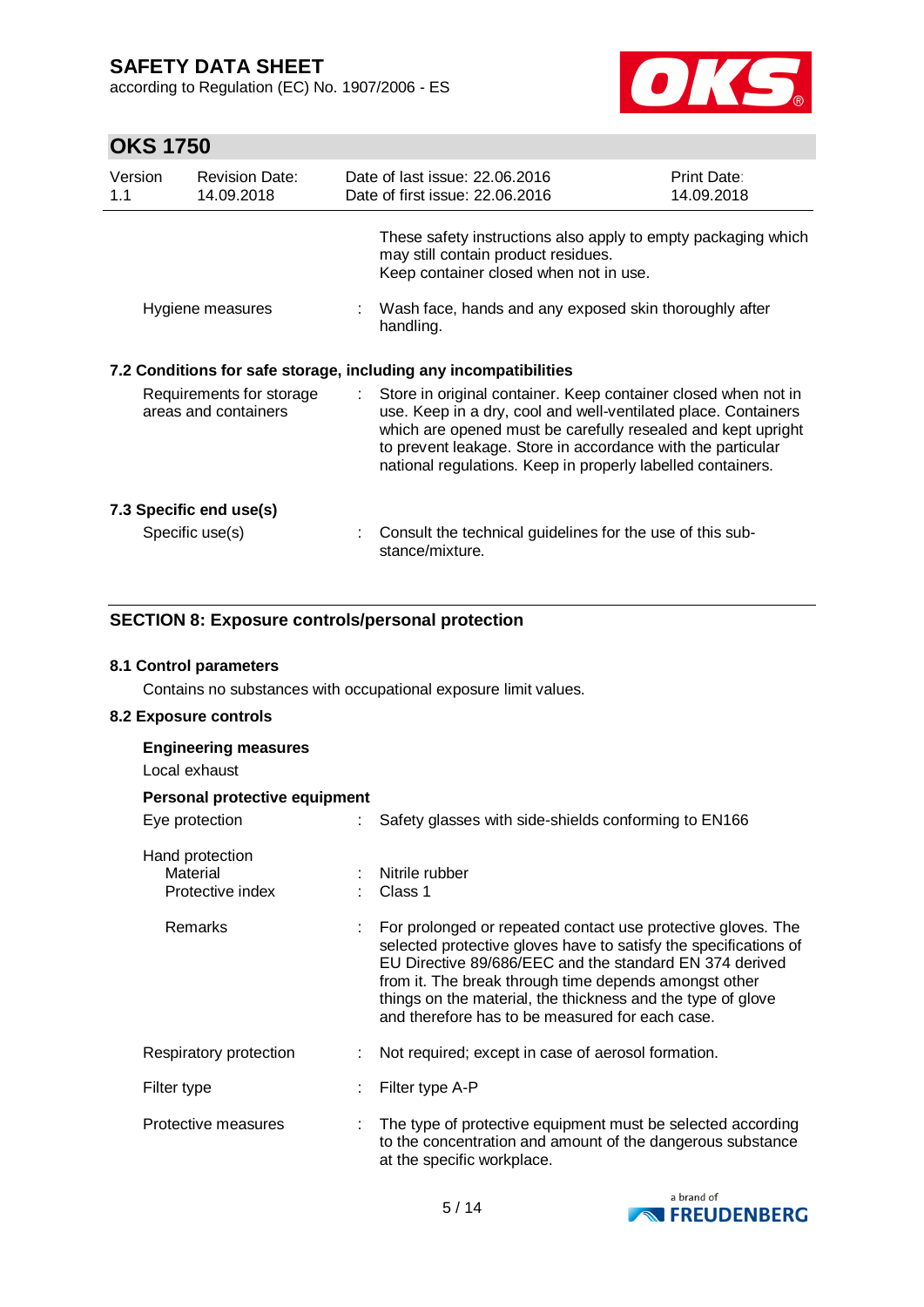according to Regulation (EC) No. 1907/2006 - ES



# **OKS 1750**

| Version | <b>Revision Date:</b> | Date of last issue: 22,06,2016  | <b>Print Date:</b> |
|---------|-----------------------|---------------------------------|--------------------|
| 1.1     | 14.09.2018            | Date of first issue: 22,06,2016 | 14.09.2018         |

Choose body protection in relation to its type, to the concentration and amount of dangerous substances, and to the specific work-place.

### **SECTION 9: Physical and chemical properties**

| . I imormation on basic priysical and chemical properties<br>Appearance | t.                    | liquid                |
|-------------------------------------------------------------------------|-----------------------|-----------------------|
| Colour                                                                  | t                     | white                 |
| Odour                                                                   |                       | characteristic        |
| <b>Odour Threshold</b>                                                  | t                     | No data available     |
|                                                                         |                       |                       |
| pH                                                                      | t                     | 9                     |
| Melting point/range                                                     |                       | No data available     |
| Boiling point/boiling range                                             | t                     | 100 °C                |
| Flash point                                                             | t                     | Not applicable        |
| Evaporation rate                                                        |                       | No data available     |
| Flammability (solid, gas)                                               | t                     | No data available     |
| Upper explosion limit                                                   |                       | No data available     |
| Lower explosion limit                                                   | t                     | No data available     |
| Vapour pressure                                                         | t                     | < 1.100 hPa (20 °C)   |
| Relative vapour density                                                 | t                     | No data available     |
| Density                                                                 |                       | 1,00 g/cm3<br>(20 °C) |
| <b>Bulk density</b>                                                     | t                     | No data available     |
| Solubility(ies)<br>Water solubility                                     | t.                    | immiscible            |
| Solubility in other solvents                                            | $\mathbb{Z}^{\times}$ | No data available     |
| Partition coefficient: n-<br>octanol/water                              | t                     | No data available     |

# **9.1 Information on basic physical and chemical properties**

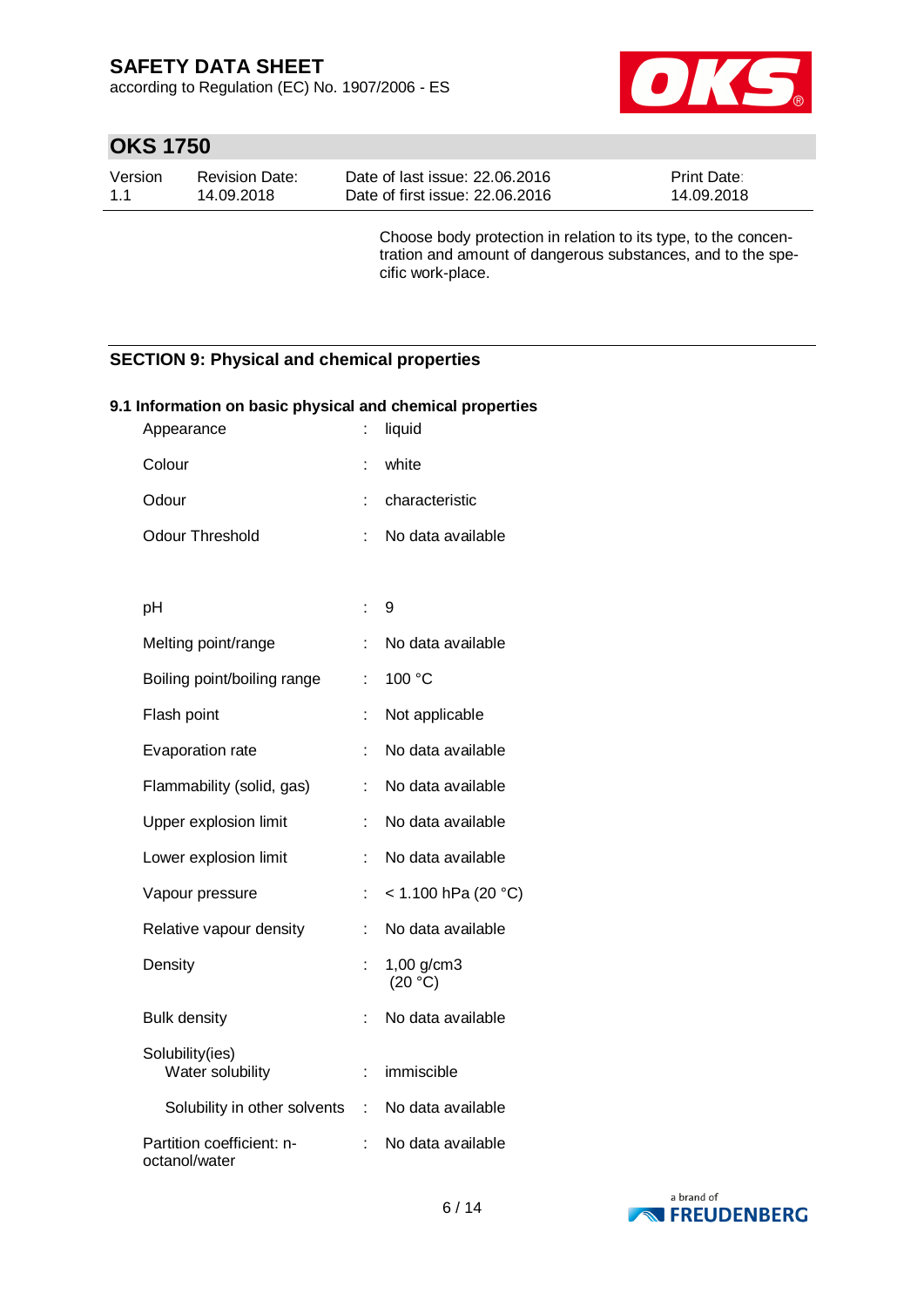according to Regulation (EC) No. 1907/2006 - ES



# **OKS 1750**

| Version<br>1.1 |                      | <b>Revision Date:</b><br>14.09.2018 |    | Date of last issue: 22.06.2016<br>Date of first issue: 22.06.2016 | Print Date:<br>14.09.2018 |
|----------------|----------------------|-------------------------------------|----|-------------------------------------------------------------------|---------------------------|
|                |                      |                                     |    |                                                                   |                           |
|                |                      | Auto-ignition temperature           | ÷  | No data available                                                 |                           |
|                |                      | Decomposition temperature           | ÷  | No data available                                                 |                           |
|                | Viscosity            |                                     |    |                                                                   |                           |
|                |                      | Viscosity, dynamic                  | ÷  | No data available                                                 |                           |
|                |                      | Viscosity, kinematic                | ÷. | 21 mm2/s (40 °C)                                                  |                           |
|                |                      | Explosive properties                |    | Not explosive                                                     |                           |
|                | Oxidizing properties |                                     |    | No data available                                                 |                           |
|                |                      | 9.2 Other information               |    |                                                                   |                           |
|                |                      | Sublimation point                   | ÷  | No data available                                                 |                           |
|                | Self-ignition        |                                     | ÷  | No data available                                                 |                           |

| <b>SECTION 10: Stability and reactivity</b> |                                                               |
|---------------------------------------------|---------------------------------------------------------------|
| 10.1 Reactivity                             |                                                               |
| No hazards to be specially mentioned.       |                                                               |
| <b>10.2 Chemical stability</b>              |                                                               |
| Stable under normal conditions.             |                                                               |
| 10.3 Possibility of hazardous reactions     |                                                               |
| Hazardous reactions                         | : No dangerous reaction known under conditions of normal use. |
| 10.4 Conditions to avoid                    |                                                               |
| Conditions to avoid                         | : No conditions to be specially mentioned.                    |
| 10.5 Incompatible materials                 |                                                               |
| Materials to avoid                          | : No materials to be especially mentioned.                    |
| 10.6 Hazardous decomposition products       |                                                               |
|                                             |                                                               |

No decomposition if stored and applied as directed.

## **SECTION 11: Toxicological information**

### **11.1 Information on toxicological effects**

**Acute toxicity**

#### **Product:**

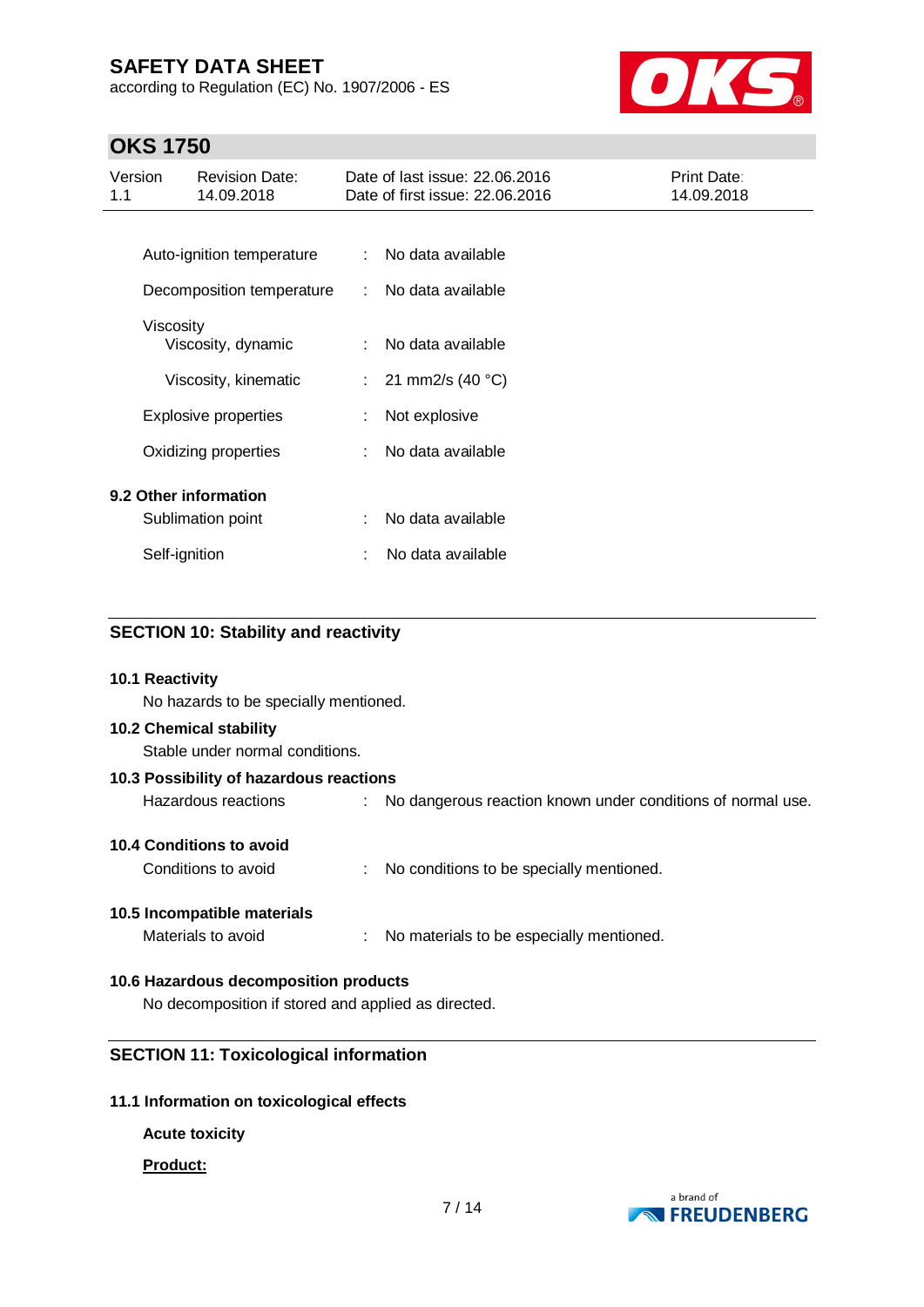according to Regulation (EC) No. 1907/2006 - ES



# **OKS 1750**

|                | <b>OKS 1750</b> |                                             |    |                                                                                                                                              |                           |
|----------------|-----------------|---------------------------------------------|----|----------------------------------------------------------------------------------------------------------------------------------------------|---------------------------|
| Version<br>1.1 |                 | <b>Revision Date:</b><br>14.09.2018         |    | Date of last issue: 22.06.2016<br>Date of first issue: 22.06.2016                                                                            | Print Date:<br>14.09.2018 |
|                |                 | Acute oral toxicity                         | ÷. | Acute toxicity estimate: > 2.000 mg/kg<br>Method: Calculation method                                                                         |                           |
|                |                 | Acute inhalation toxicity                   | t. | Remarks: This information is not available.                                                                                                  |                           |
|                |                 | Acute dermal toxicity                       |    | : Remarks: This information is not available.                                                                                                |                           |
|                |                 | Components:                                 |    |                                                                                                                                              |                           |
|                |                 |                                             |    |                                                                                                                                              |                           |
|                |                 | Acute oral toxicity                         | t. | Poly(oxy-1,2-ethanediyl), alpha-isodecyl-omega-hydroxy-:<br>Assessment: The component/mixture is moderately toxic after<br>single ingestion. |                           |
|                |                 | <b>Skin corrosion/irritation</b>            |    |                                                                                                                                              |                           |
|                | Product:        | Remarks: This information is not available. |    |                                                                                                                                              |                           |
|                |                 | Serious eye damage/eye irritation           |    |                                                                                                                                              |                           |
|                | Product:        |                                             |    |                                                                                                                                              |                           |
|                |                 | Remarks: Risk of serious damage to eyes.    |    |                                                                                                                                              |                           |
|                |                 |                                             |    |                                                                                                                                              |                           |
|                |                 | Components:                                 |    |                                                                                                                                              |                           |
|                |                 | Result: Risk of serious damage to eyes.     |    | Poly(oxy-1,2-ethanediyl), alpha-isodecyl-omega-hydroxy-:                                                                                     |                           |
|                |                 |                                             |    |                                                                                                                                              |                           |
|                |                 | <b>Respiratory or skin sensitisation</b>    |    |                                                                                                                                              |                           |
|                | Product:        |                                             |    |                                                                                                                                              |                           |
|                |                 | Remarks: This information is not available. |    |                                                                                                                                              |                           |
|                |                 | <b>Germ cell mutagenicity</b>               |    |                                                                                                                                              |                           |
|                | Product:        |                                             |    |                                                                                                                                              |                           |
|                |                 | Genotoxicity in vitro                       |    | : Remarks: No data available                                                                                                                 |                           |
|                |                 | Genotoxicity in vivo                        |    | : Remarks: No data available                                                                                                                 |                           |
|                |                 | Carcinogenicity                             |    |                                                                                                                                              |                           |
|                | Product:        |                                             |    |                                                                                                                                              |                           |
|                |                 | Remarks: No data available                  |    |                                                                                                                                              |                           |
|                |                 |                                             |    |                                                                                                                                              |                           |

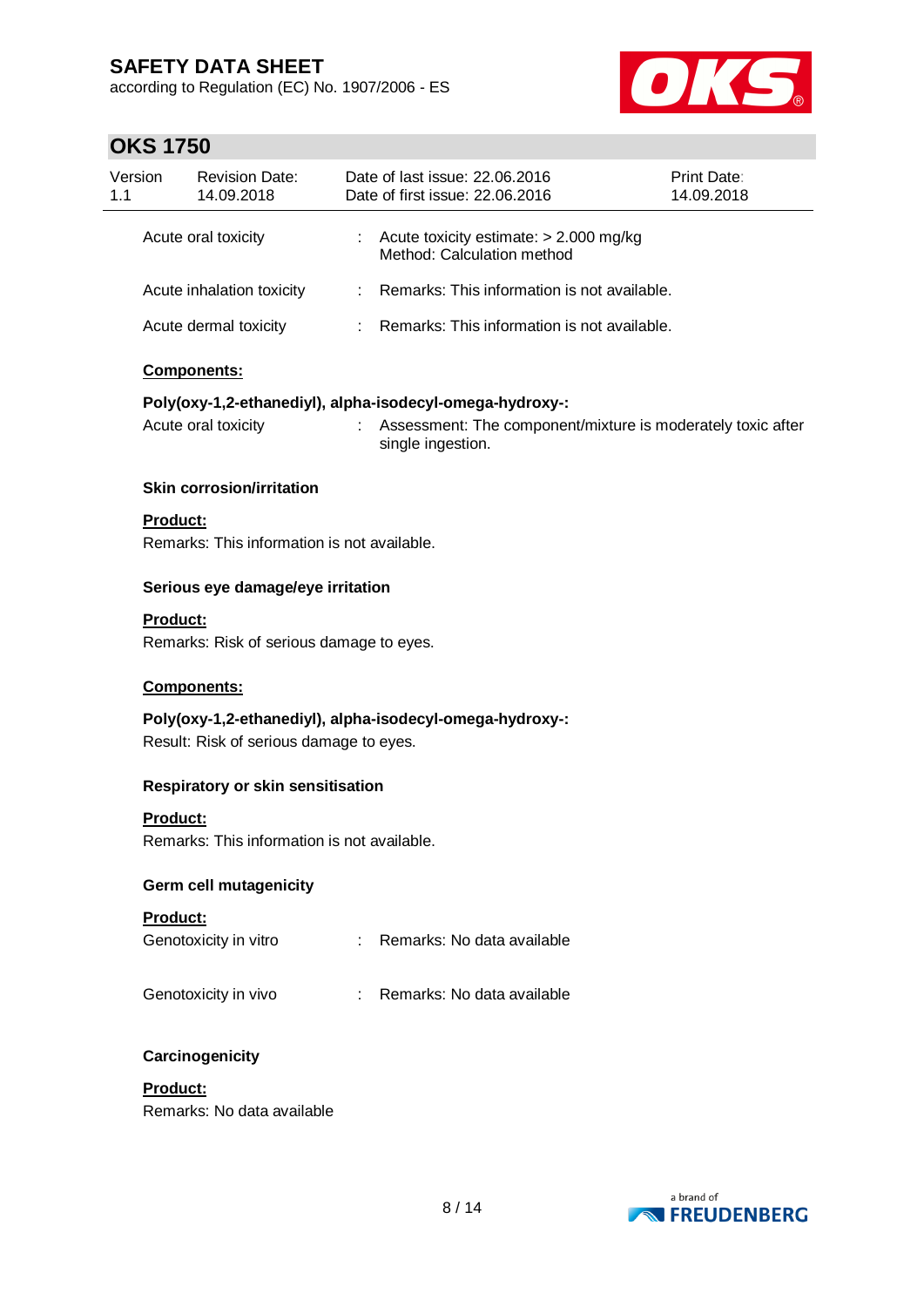according to Regulation (EC) No. 1907/2006 - ES



# **OKS 1750**

| Version | <b>Revision Date:</b> | Date of last issue: 22.06.2016  | <b>Print Date:</b> |
|---------|-----------------------|---------------------------------|--------------------|
| 1.1     | 14.09.2018            | Date of first issue: 22,06,2016 | 14.09.2018         |
|         |                       |                                 |                    |

#### **Reproductive toxicity**

### **Product:**

| <b>Effects on fertility</b> |  | Remarks: No data available |
|-----------------------------|--|----------------------------|
|-----------------------------|--|----------------------------|

| Effects on foetal develop- | Remarks: No data available |
|----------------------------|----------------------------|
| ment                       |                            |

### **Repeated dose toxicity**

### **Product:**

Remarks: This information is not available.

#### **Aspiration toxicity**

### **Product:**

This information is not available.

#### **Further information**

#### **Product:**

Remarks: Information given is based on data on the components and the toxicology of similar products.

### **SECTION 12: Ecological information**

#### **12.1 Toxicity**

| <b>Product:</b>                                                                     |   |                            |
|-------------------------------------------------------------------------------------|---|----------------------------|
| Toxicity to fish                                                                    |   | Remarks: No data available |
| Toxicity to daphnia and other : Remarks: No data available<br>aquatic invertebrates |   |                            |
| Toxicity to algae                                                                   |   | Remarks: No data available |
| Toxicity to microorganisms                                                          | ÷ | Remarks: No data available |

### **12.2 Persistence and degradability**

| <b>Product:</b>                                                |                            |
|----------------------------------------------------------------|----------------------------|
| Biodegradability                                               | Remarks: No data available |
| Physico-chemical removabili-: Remarks: No data available<br>tv |                            |

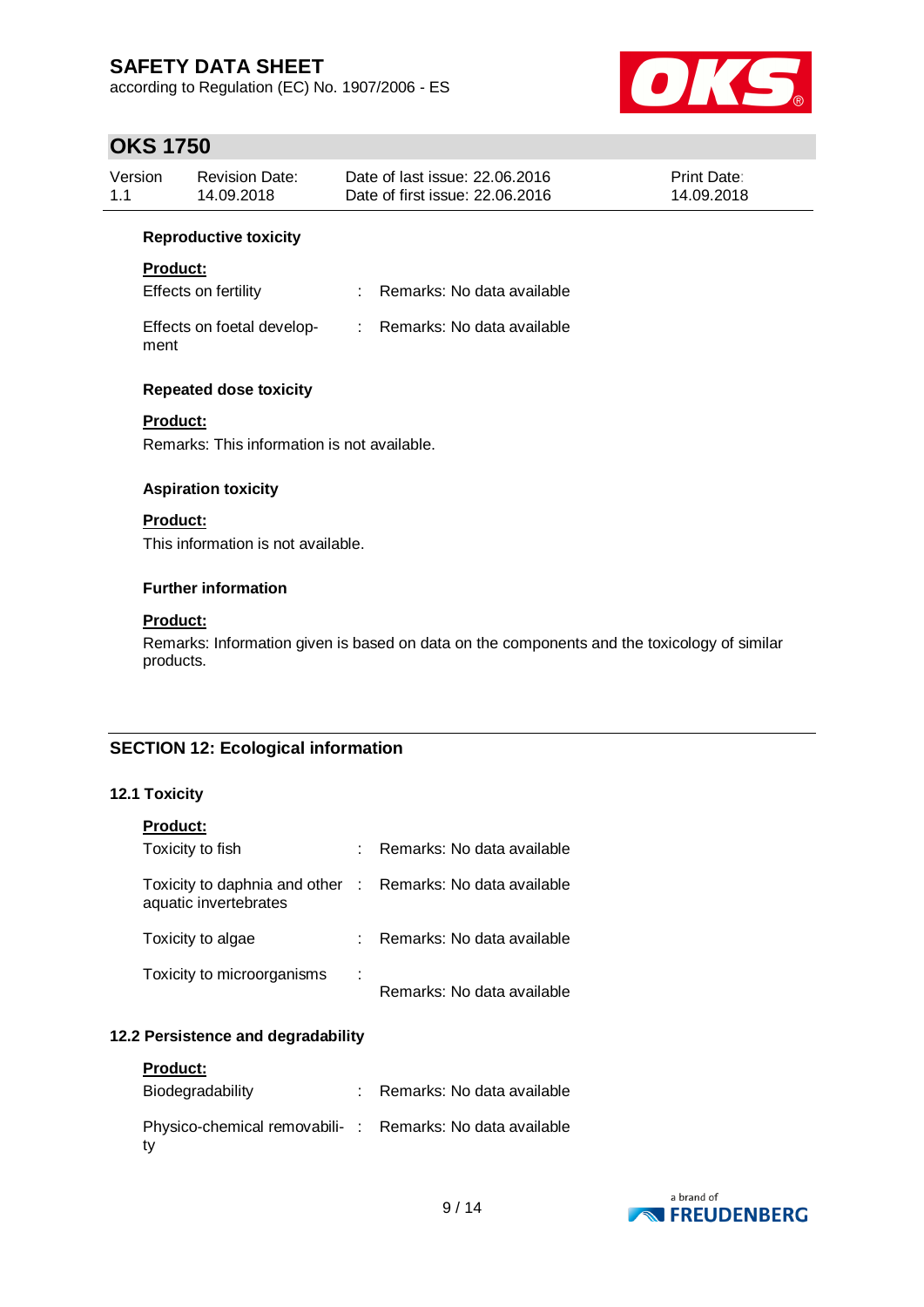according to Regulation (EC) No. 1907/2006 - ES



# **OKS 1750**

| Version | <b>Revision Date:</b> | Date of last issue: 22,06,2016  | <b>Print Date:</b> |
|---------|-----------------------|---------------------------------|--------------------|
| 1.1     | 14.09.2018            | Date of first issue: 22,06,2016 | 14.09.2018         |

#### **12.3 Bioaccumulative potential**

### **Product:**

| Bioaccumulation | Remarks: This mixture contains no substance considered to |
|-----------------|-----------------------------------------------------------|
|                 | be persistent, bioaccumulating and toxic (PBT).           |
|                 | This mixture contains no substance considered to be very  |
|                 | persistent and very bioaccumulating (vPvB).               |

### **12.4 Mobility in soil**

| <b>Product:</b>                                    |                              |
|----------------------------------------------------|------------------------------|
| Mobility                                           | : Remarks: No data available |
| Distribution among environ-<br>mental compartments | : Remarks: No data available |

### **12.5 Results of PBT and vPvB assessment**

#### **Product:**

| Assessment | : This substance/mixture contains no components considered<br>to be either persistent, bioaccumulative and toxic (PBT), or<br>very persistent and very bioaccumulative (vPvB) at levels of<br>$0.1\%$ or higher |
|------------|-----------------------------------------------------------------------------------------------------------------------------------------------------------------------------------------------------------------|
|            |                                                                                                                                                                                                                 |

#### **12.6 Other adverse effects**

#### **Product:**

|      | Additional ecological informa-: No information on ecology is available. |
|------|-------------------------------------------------------------------------|
| tion |                                                                         |

### **SECTION 13: Disposal considerations**

#### **13.1 Waste treatment methods**

| Product                | : The product should not be allowed to enter drains, water<br>courses or the soil.<br>Do not dispose of with domestic refuse.<br>Dispose of as hazardous waste in compliance with local and<br>national regulations. |
|------------------------|----------------------------------------------------------------------------------------------------------------------------------------------------------------------------------------------------------------------|
|                        | Waste codes should be assigned by the user based on the<br>application for which the product was used.                                                                                                               |
| Contaminated packaging | : Packaging that is not properly emptied must be disposed of as<br>the unused product.<br>Dispose of waste product or used containers according to<br>local regulations.                                             |
|                        | The following Waste Codes are only suggestions:                                                                                                                                                                      |

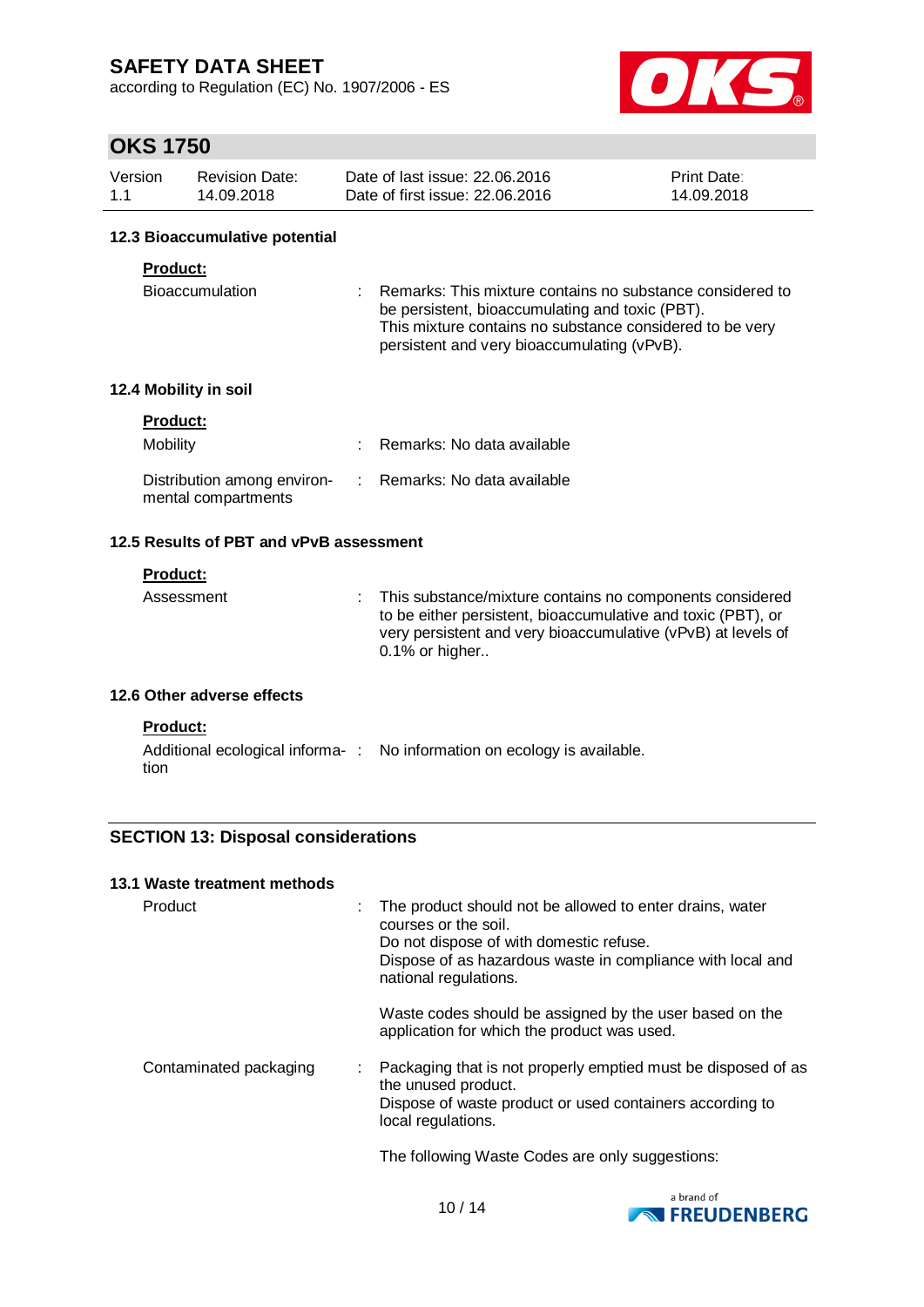according to Regulation (EC) No. 1907/2006 - ES



# **OKS 1750**

| Version | <b>Revision Date:</b> | Date of last issue: 22,06,2016  | <b>Print Date:</b> |
|---------|-----------------------|---------------------------------|--------------------|
| 1.1     | 14.09.2018            | Date of first issue: 22,06,2016 | 14.09.2018         |

### **SECTION 14: Transport information**

#### **14.1 UN number**

| <b>ADR</b>                                                            | Not regulated as a dangerous good                                       |  |
|-----------------------------------------------------------------------|-------------------------------------------------------------------------|--|
| <b>IMDG</b>                                                           | Not regulated as a dangerous good                                       |  |
| <b>IATA</b>                                                           | Not regulated as a dangerous good                                       |  |
| 14.2 UN proper shipping name                                          |                                                                         |  |
| <b>ADR</b>                                                            | Not regulated as a dangerous good                                       |  |
| <b>IMDG</b>                                                           | Not regulated as a dangerous good                                       |  |
| <b>IATA</b>                                                           | Not regulated as a dangerous good                                       |  |
| 14.3 Transport hazard class(es)                                       |                                                                         |  |
| <b>ADR</b>                                                            | Not regulated as a dangerous good                                       |  |
| <b>IMDG</b>                                                           | Not regulated as a dangerous good                                       |  |
| <b>IATA</b>                                                           | Not regulated as a dangerous good                                       |  |
| 14.4 Packing group                                                    |                                                                         |  |
| <b>ADR</b>                                                            | Not regulated as a dangerous good                                       |  |
| <b>IMDG</b>                                                           | Not regulated as a dangerous good                                       |  |
| <b>IATA (Cargo)</b>                                                   | Not regulated as a dangerous good                                       |  |
| <b>IATA (Passenger)</b>                                               | Not regulated as a dangerous good                                       |  |
| <b>14.5 Environmental hazards</b>                                     |                                                                         |  |
| <b>ADR</b>                                                            | Not regulated as a dangerous good                                       |  |
| <b>IMDG</b>                                                           | Not regulated as a dangerous good                                       |  |
| <b>IATA (Passenger)</b>                                               | Not regulated as a dangerous good                                       |  |
| <b>IATA (Cargo)</b>                                                   | Not regulated as a dangerous good                                       |  |
| 14.6 Special precautions for user<br>No special precautions required. |                                                                         |  |
|                                                                       | 14.7 Transport in bulk according to Annex II of Marpol and the IBC Code |  |
| Remarks                                                               | Not applicable for product as supplied.                                 |  |

### **SECTION 15: Regulatory information**

**15.1 Safety, health and environmental regulations/legislation specific for the substance or mixture**

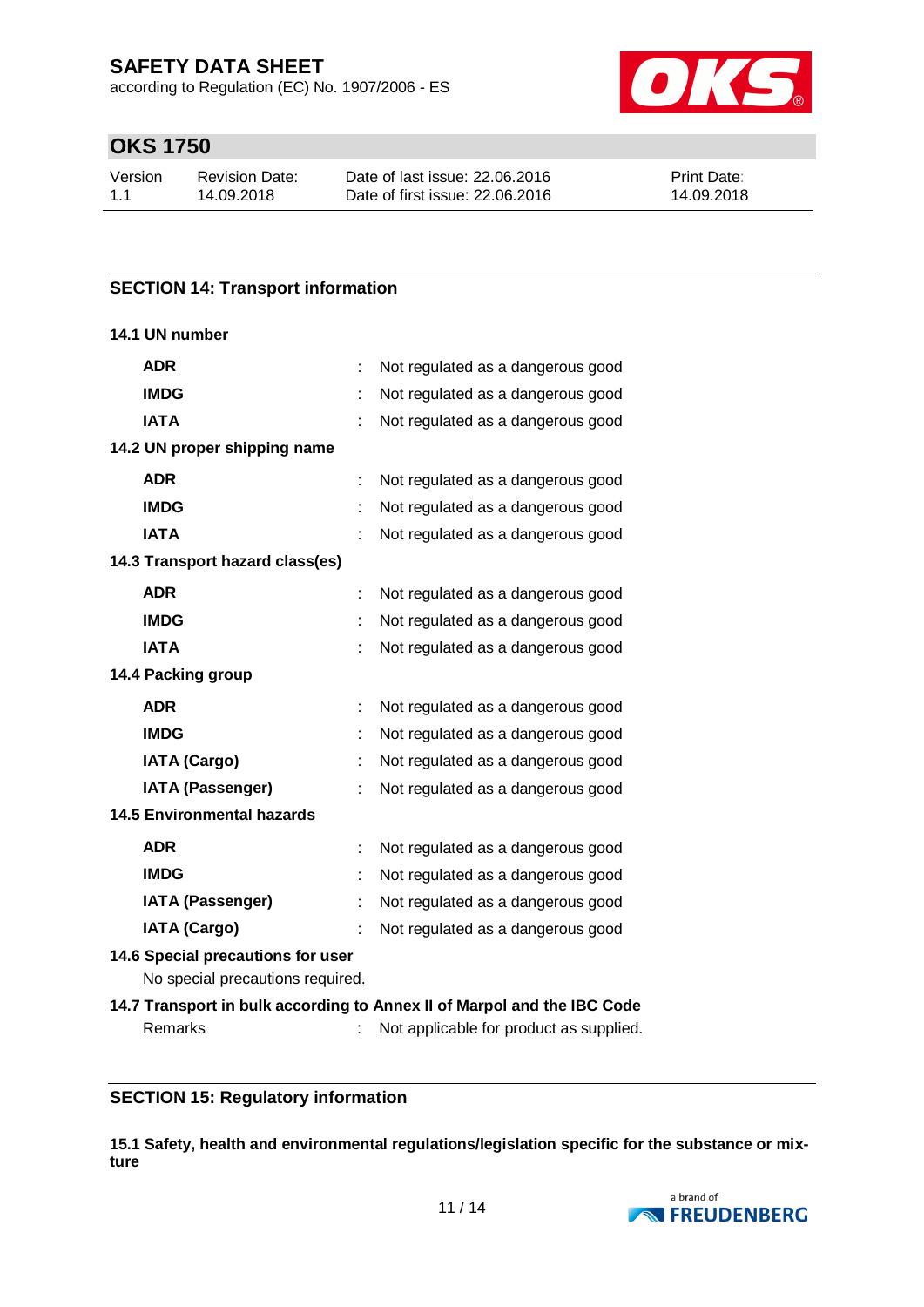according to Regulation (EC) No. 1907/2006 - ES



# **OKS 1750**

| Version<br>1.1 |             | <b>Revision Date:</b><br>14.09.2018                                                                                                                  |   | Date of last issue: 22.06.2016<br>Date of first issue: 22.06.2016        |   | <b>Print Date:</b><br>14.09.2018                                                                                                                                      |
|----------------|-------------|------------------------------------------------------------------------------------------------------------------------------------------------------|---|--------------------------------------------------------------------------|---|-----------------------------------------------------------------------------------------------------------------------------------------------------------------------|
|                |             | REACH - Candidate List of Substances of Very High<br>Concern for Authorisation (Article 59).                                                         |   |                                                                          | ÷ | This product does not contain sub-<br>stances of very high concern (Regu-<br>lation (EC) No 1907/2006 (REACH),<br>Article 57).                                        |
|                | (Annex XIV) | REACH - List of substances subject to authorisation                                                                                                  |   |                                                                          |   | Not applicable                                                                                                                                                        |
|                |             | lete the ozone layer                                                                                                                                 |   | Regulation (EC) No 1005/2009 on substances that dep-                     | ÷ | Not applicable                                                                                                                                                        |
|                | lutants     |                                                                                                                                                      |   | Regulation (EC) No 850/2004 on persistent organic pol-                   | ÷ | Not applicable                                                                                                                                                        |
|                |             | Regulation (EC) No 649/2012 of the European Parlia-<br>of dangerous chemicals                                                                        |   | ment and the Council concerning the export and import                    |   | Not applicable                                                                                                                                                        |
|                |             | REACH - Restrictions on the manufacture, placing on<br>the market and use of certain dangerous substances,<br>preparations and articles (Annex XVII) |   |                                                                          | ÷ | Not applicable                                                                                                                                                        |
|                |             |                                                                                                                                                      |   | major-accident hazards involving dangerous substances.<br>Not applicable |   | Seveso III: Directive 2012/18/EU of the European Parliament and of the Council on the control of                                                                      |
|                |             | Volatile organic compounds                                                                                                                           | ÷ | Remarks: VOC content excluding water                                     |   | Directive 2010/75/EU of 24 November 2010 on industrial<br>emissions (integrated pollution prevention and control)<br>Volatile organic compounds (VOC) content: 0,04 % |
|                |             | Other regulations:                                                                                                                                   |   |                                                                          |   |                                                                                                                                                                       |
|                |             | where applicable.                                                                                                                                    |   |                                                                          |   | Take note of Directive 92/85/EEC regarding maternity protection or stricter national regulations,                                                                     |
|                |             | 15.2 Chemical safety assessment                                                                                                                      |   |                                                                          |   |                                                                                                                                                                       |
|                |             | This information is not available.                                                                                                                   |   |                                                                          |   |                                                                                                                                                                       |

### **SECTION 16: Other information**

#### **Full text of H-Statements**

| <b>Full text of other abbreviations</b> |                              |
|-----------------------------------------|------------------------------|
| H318                                    | : Causes serious eye damage. |
| H302                                    | : Harmful if swallowed.      |

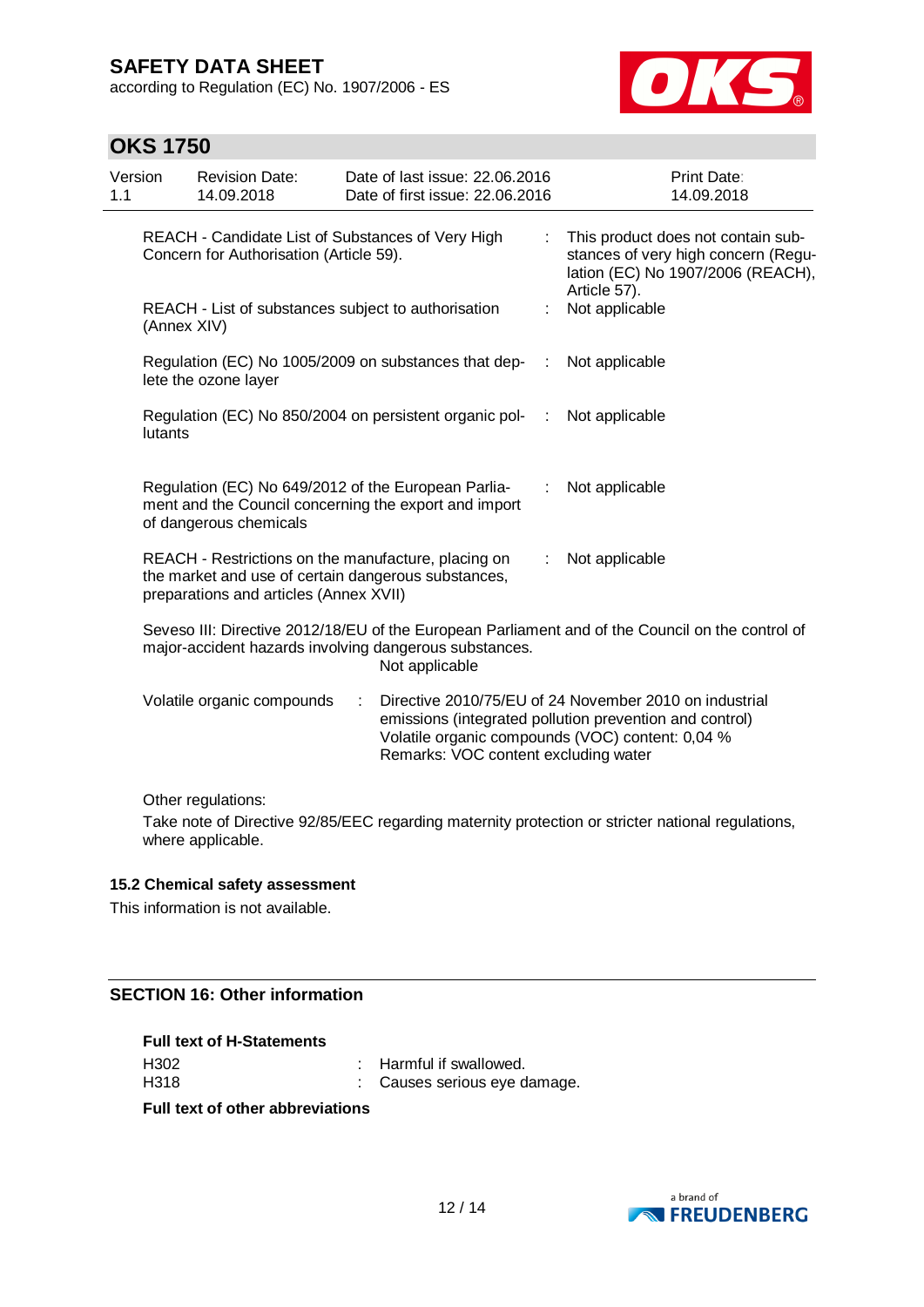according to Regulation (EC) No. 1907/2006 - ES



# **OKS 1750**

| Version | Revision Date: | Date of last issue: 22.06.2016  | Print Date: |
|---------|----------------|---------------------------------|-------------|
| 1.1     | 14.09.2018     | Date of first issue: 22,06,2016 | 14.09.2018  |

ADN - European Agreement concerning the International Carriage of Dangerous Goods by Inland Waterways; ADR - European Agreement concerning the International Carriage of Dangerous Goods by Road; AICS - Australian Inventory of Chemical Substances; ASTM - American Society for the Testing of Materials; bw - Body weight; CLP - Classification Labelling Packaging Regulation; Regulation (EC) No 1272/2008; CMR - Carcinogen, Mutagen or Reproductive Toxicant; DIN - Standard of the German Institute for Standardisation; DSL - Domestic Substances List (Canada); ECHA - European Chemicals Agency; EC-Number - European Community number; ECx - Concentration associated with x% response; ELx - Loading rate associated with x% response; EmS - Emergency Schedule; ENCS - Existing and New Chemical Substances (Japan); ErCx - Concentration associated with x% growth rate response; GHS - Globally Harmonized System; GLP - Good Laboratory Practice; IARC - International Agency for Research on Cancer; IATA - International Air Transport Association; IBC - International Code for the Construction and Equipment of Ships carrying Dangerous Chemicals in Bulk; IC50 - Half maximal inhibitory concentration; ICAO - International Civil Aviation Organization; IECSC - Inventory of Existing Chemical Substances in China; IMDG - International Maritime Dangerous Goods; IMO - International Maritime Organization; ISHL - Industrial Safety and Health Law (Japan); ISO - International Organisation for Standardization; KECI - Korea Existing Chemicals Inventory; LC50 - Lethal Concentration to 50 % of a test population; LD50 - Lethal Dose to 50% of a test population (Median Lethal Dose); MARPOL - International Convention for the Prevention of Pollution from Ships; n.o.s. - Not Otherwise Specified; NO(A)EC - No Observed (Adverse) Effect Concentration; NO(A)EL - No Observed (Adverse) Effect Level; NOELR - No Observable Effect Loading Rate; NZIoC - New Zealand Inventory of Chemicals; OECD - Organization for Economic Co-operation and Development; OPPTS - Office of Chemical Safety and Pollution Prevention; PBT - Persistent, Bioaccumulative and Toxic substance; PICCS - Philippines Inventory of Chemicals and Chemical Substances; (Q)SAR - (Quantitative) Structure Activity Relationship; REACH - Regulation (EC) No 1907/2006 of the European Parliament and of the Council concerning the Registration, Evaluation, Authorisation and Restriction of Chemicals; RID - Regulations concerning the International Carriage of Dangerous Goods by Rail; SADT - Self-Accelerating Decomposition Temperature; SDS - Safety Data Sheet; SVHC - Substance of Very High Concern; TCSI - Taiwan Chemical Substance Inventory; TRGS - Technical Rule for Hazardous Substances; TSCA - Toxic Substances Control Act (United States); UN - United Nations; vPvB - Very Persistent and Very Bioaccumulative

#### **Further information**

| <b>Classification of the mixture:</b> |      | <b>Classification procedure:</b> |  |  |
|---------------------------------------|------|----------------------------------|--|--|
| Eye Dam. 1                            | H318 | Calculation method               |  |  |

This safety datasheet applies only to products originally packaged and labelled by OKS Spezialschmierstoffe. The information contained therein is protected by copyright and must not be reproduced or amended without the express written approval of OKS Spezialschmierstoffe. This document may be passed on only to the extent required by law. Any dissemination of our safety datasheets (e.g. as a document for download from the Internet) beyond this legally required extent is not permitted without express written consent.OKS Spezialschmierstoffe provides its customers with amended safety datasheets as prescribed by law. The customer is responsible for passing on safety datasheets and any amendments contained therein to its own customers, employees and other users of the product. OKS Spezialschmierstoffe provides no guarantee that safety datasheets received by users from third parties are up-to-date.All information and instructions in this safety datasheets were compiled to the best of our knowledge and are based on the informati on available to us. The data provided are intended to describe the product in relation to the required safety measures; they are nei ther an assurance of characteristics nor a guarantee of the product's suitability for particular applications and do not justify any contractual legal relationships.